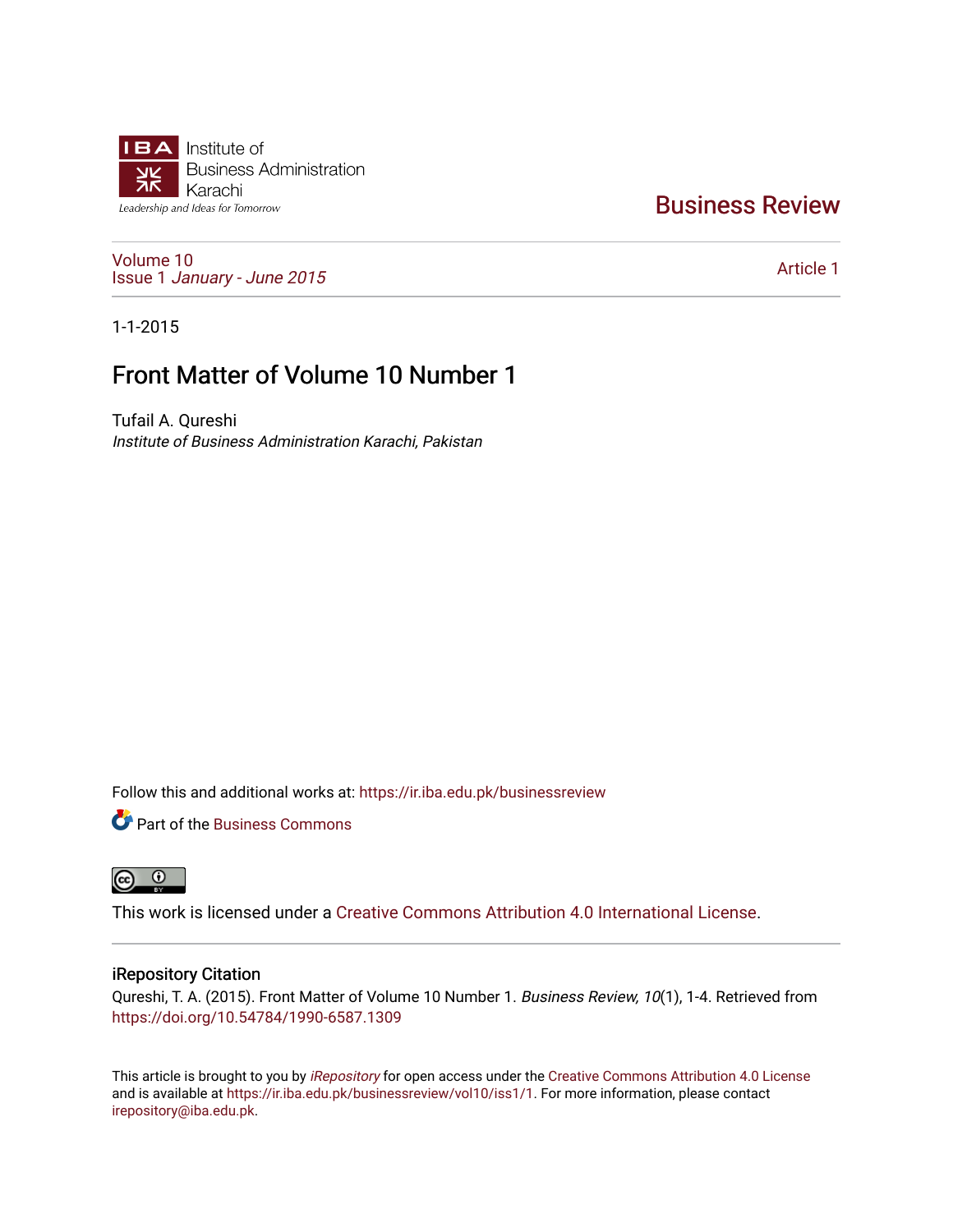ISSN 1990-6587

Volume 10 Number 1 January - June 2015

# **Business Review**

**Leadership and Ideas for Tomorrow** 



## **RESEARCH JOURNAL**  $\sigma f$

THE INSTITUTE OF BUSINESS ADMINISTRATION **KARACHI-PAKISTAN**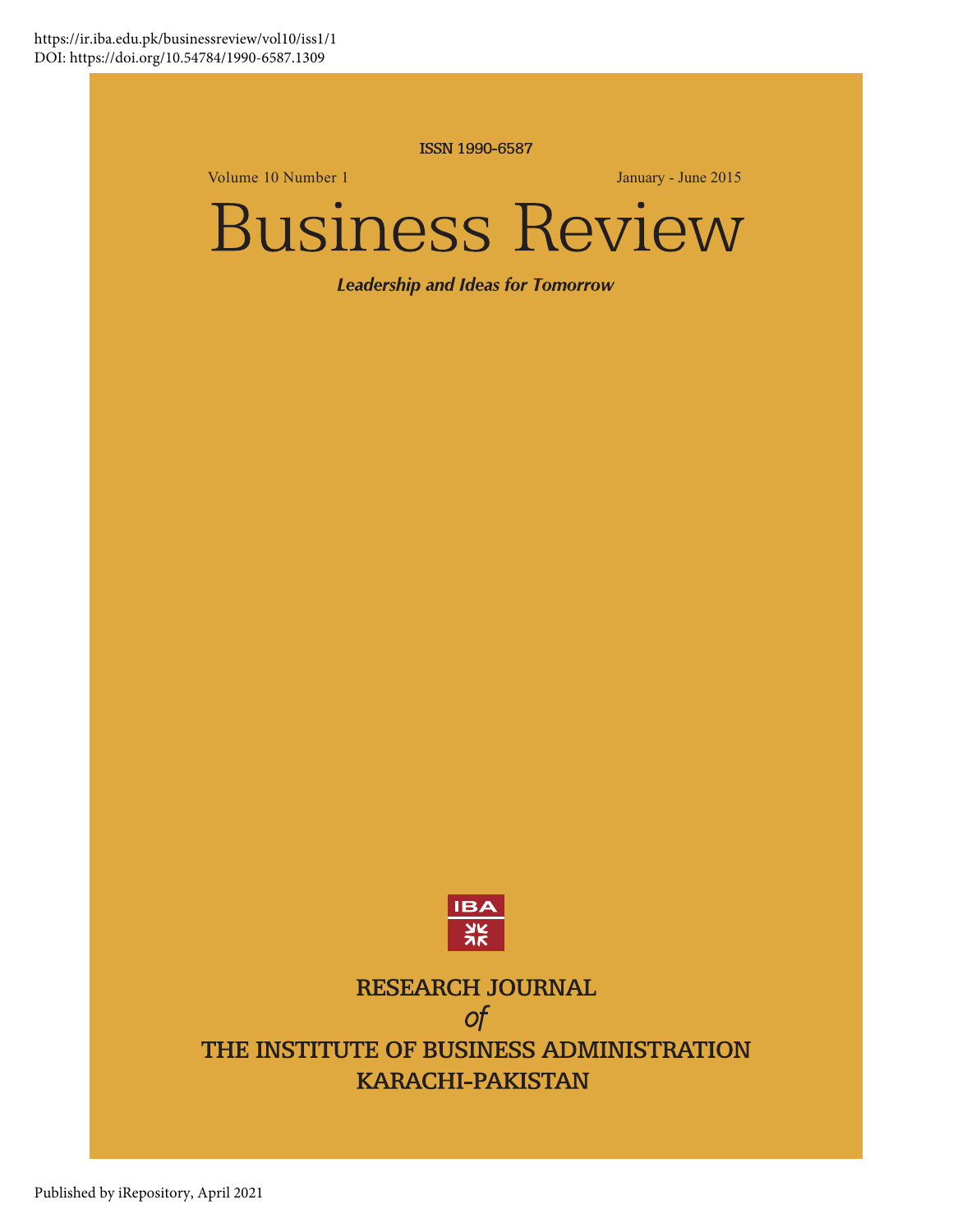

#### **BUSINESS REVIEW**

Volume 10 Number 1 January - June 2015

#### **INTERNATIONAL EDITORIAL BOARD**

**Ishrat HUSAIN Tufail A. QURESHI**

Chairman Board of Editors Editor

**Deepak KAPUR** *Institute of Management Technology Ghaziabad, UP, India* **Khurshid M. KIANI** *Bang College of Business, Almaty Republic of Kazakhstan* **S.W.S.B. DASANAYAKA** *University of Moratuwa, Sri Lanka* **Menno ADEN** *Technische University, Dortmund Germany* **Liu Jun YING** *Jinanjin University, Jian Jin, China* **Naved AHMED** *Institute of Business Administration, Karachi, Pakistan* **M. Aminul ISLAM** *University Sain, Malaysia* **Bettina ROBOTKA** *Humbolt University, Berlin Germany* **Akif HASSAN** *Iqra University, Karachi-Pakistan* **Khursheed OMER** *University of Houston, Downtown Texas USA* **Zeenat ISMAIL** *Institute of Business Administration, Karachi-Pakistan* **Huma BAQAI**

*Institute of Business Administration, Karachi, Pakistan*

**Arun Diwaker Nath BAJPAI** *Rani Durgavati University, Jabalpur, (MP) India* **Talat A. WAZARAT** *Institute of Business Administration Karachi-Pakistan* **Shamas-ur-Rehman TOOR** *University of New South Wales, Australia* **Khadija Malik BARI** *Institute of Business Administration Karachi-Pakistan* **Ahmed Audu MAIYAKI** *Bayero University, Kano Nigeria* **Agung NUGROHO** *Atma Jaya Cotholic University, Jakarta, Indonesia* **Faisal Manzoor ARAIN** *Southern Alberta Institute of Technology Canada* **Low Sui PHENG** *National University of Singapore* **Badar Alam IQBAL** *Aligarh Muslim University Aligarh,(UP) India* **Abdul RASHID** *Intrnational Islamic University, Islamabad-Pakistan* **Mirza Sardar HUSSAIN** *Institute of Business Administration, Karachi-Pakistan* **Nadir Ali KOLACHI**

*Sky Line University, U.A.E*

**Dan QU**

*Hunan University, China*

*Business Review* is a peer reviewed bi-annual research journal of the Institute of Business Administration (IBA) Karachi. It is recognized by the Higher Education Commission (HEC) of Pakistan and is internationally abstracted/ indexed in the Journal of Economic Literature (JEL) and EBSCO database. *Business Review* is a non profit Organization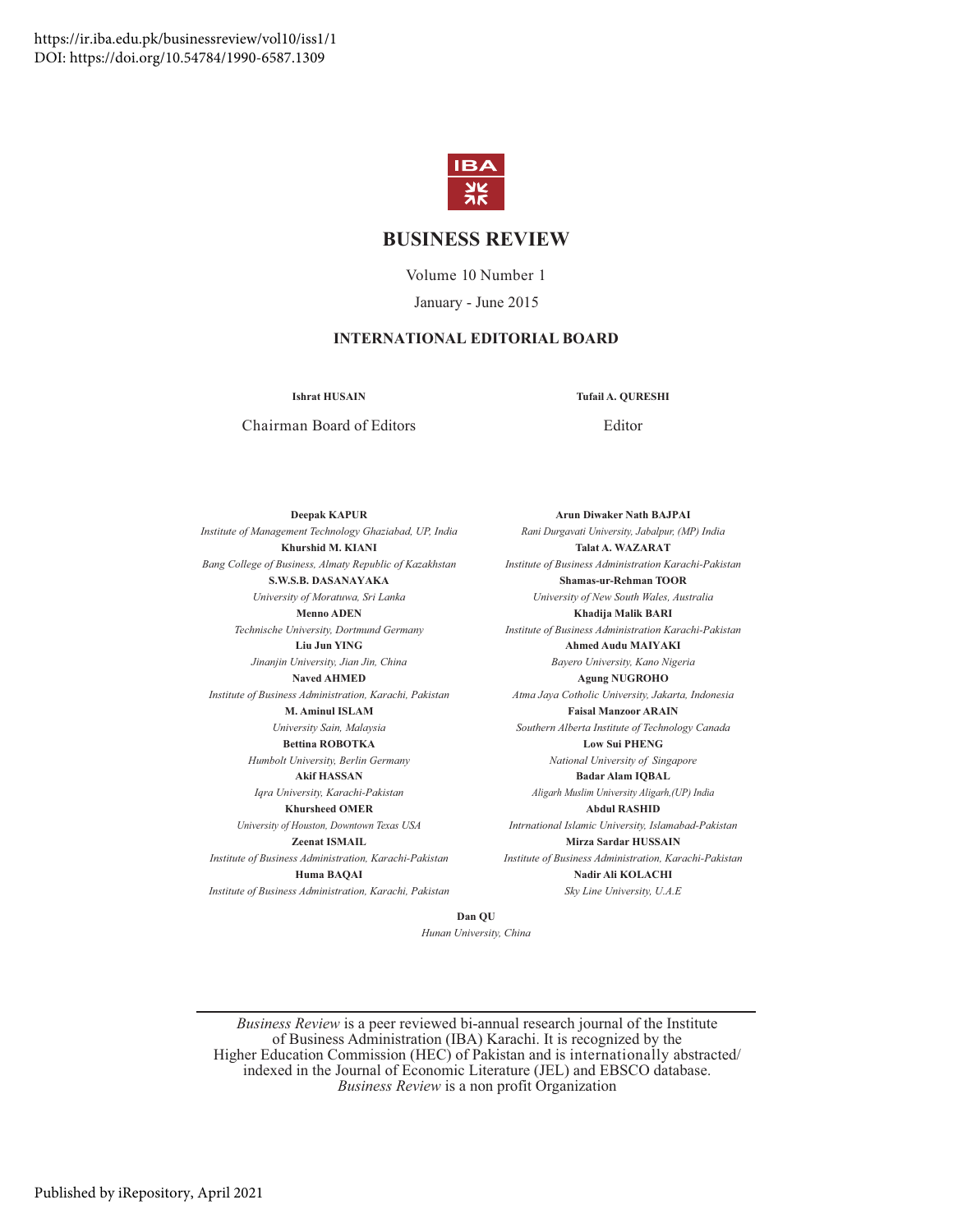## **BUSINESS REVIEW**



#### **RESEARCH JOURNAL** *of* **THE INSTITUTE OF BUSINESS ADMINISTRATION KARACHI - PAKISTAN**

Published by iRepository, April 2021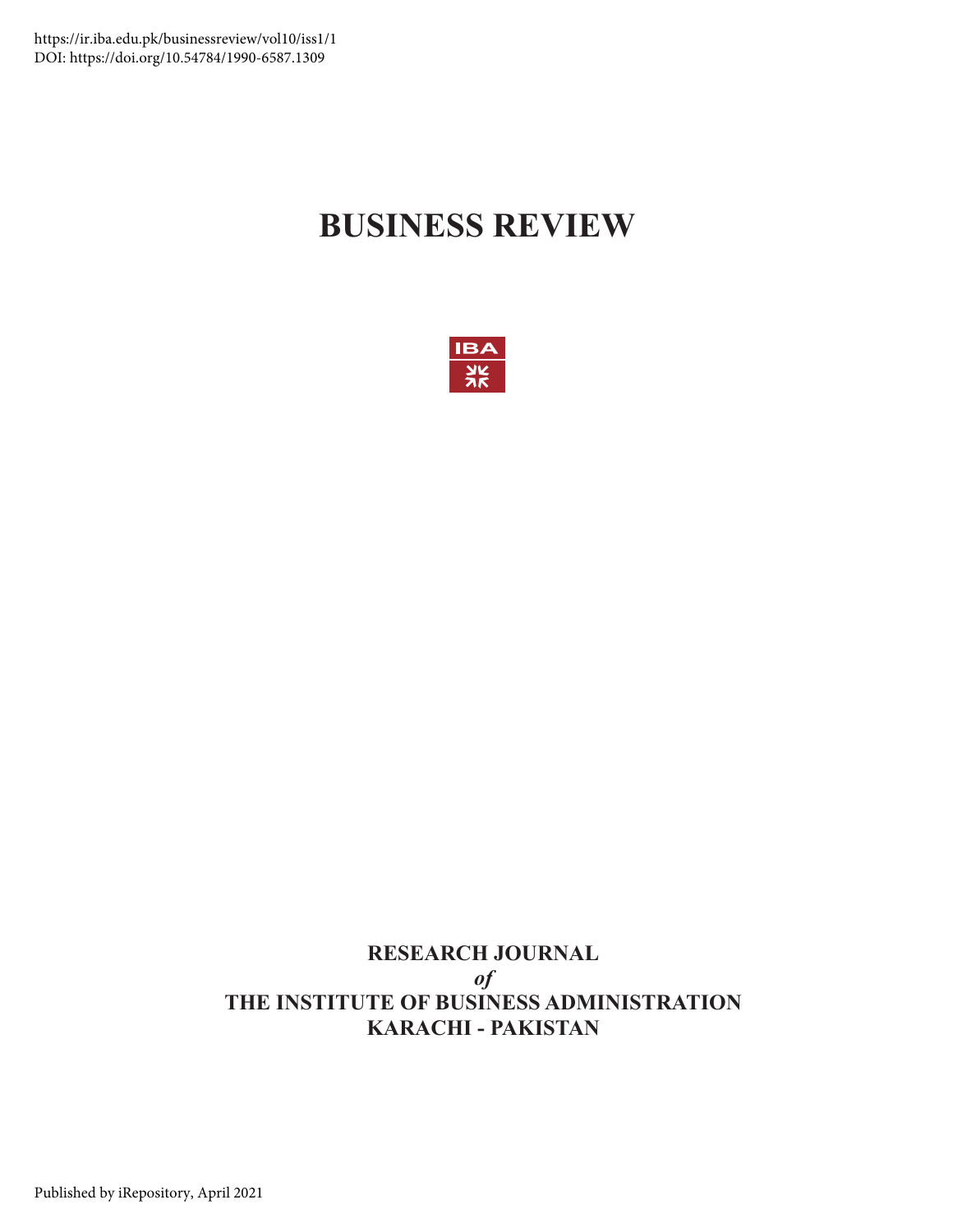

**CONTENTS**

| <b>Editorial Perspective</b>                                                                                                                                                                    | 1   |
|-------------------------------------------------------------------------------------------------------------------------------------------------------------------------------------------------|-----|
| <b>ARTICLES</b>                                                                                                                                                                                 |     |
| Revisiting compensating wage differentials: the evidence from<br>employer-provided health insurance<br>Dan Qu                                                                                   | 5   |
| The ex-dividend day stock price behavior: evidence from pakistan<br>Sana Tauseef, Mohammad Nishat                                                                                               | 21  |
| Profiling organizational culture of different<br>Sectors in pakistan<br>Zaki Rashidi, Nadeem A Syed, Sajida Zaki                                                                                | 31  |
| What lies at the core of core inflation? An empirical analysisto identify the<br>Determinants of core inflation in pakistan<br>Mehwish Ghulam Ali, Muhammad Ather Elahi, Qazi Masood Ahmed      | 47  |
| Asset price bubbles with specific focus On stock prices in pakistan<br>Nawaz Ahmad, Rizwan Raheem Ahmed, Yaseen Ahmed Meenai                                                                    | 61  |
| Determinants of capital structure of service and manufacturing<br>sectors of pakistani companies listed in karachi stock exchange<br>Zahid Ali Channar, Manisha Bai Maheshwari, Piribhat Abbasi | 72  |
| AMO framework and psychological empowerment: conceptual<br>model decoding the black box between hrm and innovative work behavior<br>Wali Ur Rehman, Mansoor Ahmad                               | 86  |
| Impact of board characteristics and audit committee on financial<br>performance: a study of manufacturing sector of pakistan<br>Arfan Ali, Saad Bin Nasir                                       | 102 |
| But math is my subject' - a study of motivational beliefs and selfregulated<br>learning as a predictor of goal orientation in secondary school students<br>Shamila Nabi Khan, Maria Khan        | 115 |
| Evaluation method, task outcomes and group structure as counteracting<br>strategies of social loafing in manufacturing industries of pakistan<br>Khurshid Alam, Arshad Ali, Fazli Subhan        | 131 |
| <b>CASE STUDY</b>                                                                                                                                                                               |     |
| Easypaisa: seizing the white space and business Model innovation<br>Nasir Afghan                                                                                                                | 147 |
| Global alliance approach for effectiveness of<br>Higher education in business studies - a case approach<br>Arup Barman,                                                                         | 167 |
| <b>COMMENTARY</b>                                                                                                                                                                               |     |
| Measuring work stress of marketing professionals<br>Nauman Abdullah, Shaukat Ali Raza, Mahr Mohammad, Saeed Akhtar                                                                              | 188 |
| <b>BOOK REVIEW</b>                                                                                                                                                                              |     |
| Why nations fail: a review article<br>Ashutosh Mani Dixit                                                                                                                                       | 194 |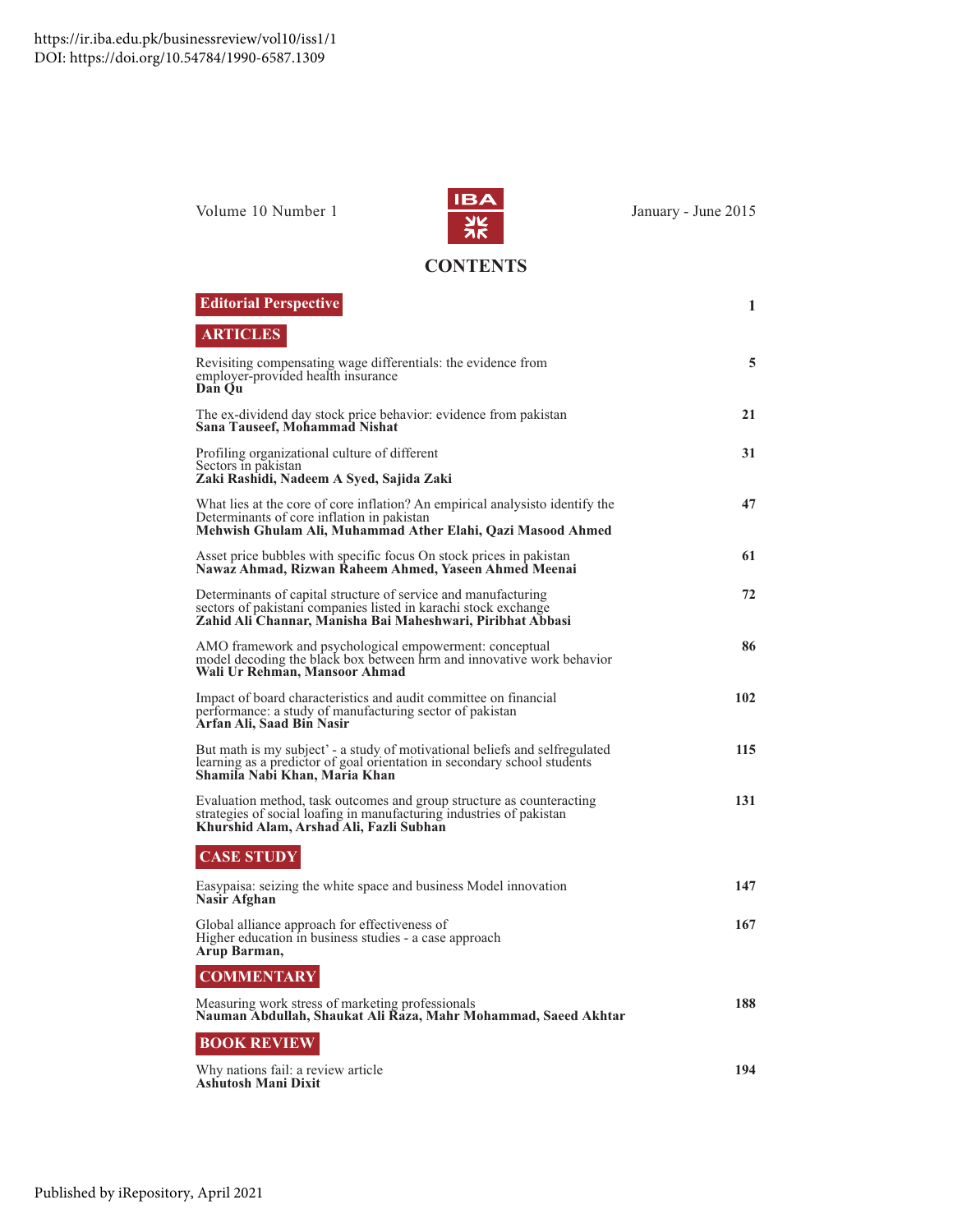Editorial Perspective

#### TWO NARRATIVES and A DISCOURSE

"Remaking the world is an insignificant task." "It is not the world that must be remade, but man." Albert Camus, Notebooks 1942-1951, p.115

To rebuild the corporate world, we must strive to shift our paradigm, striving for an evaluative position in all the judgments we make, shifting our creative and co-creative emphasis away from the vaguely and partially defined position regarding the acceptance of thus it is and the taken for granted attitude to a radically examined position predicated on a creative and constitutive inter-subjective position based on the vision of clear and distinct perception of "thus it ought to be."

Although it is a single activity but the meaning is twofold. Firstly, it demands that we integrate into the corporate world-view the principle of movement which lends it the dynamic and transcendent possibility unfolding new, fresh and culturally oriented ways of being in the world. After all, why should the corporate world remain stigmatized by morbid ideas, petrifying beliefs and culturally retrograde attitudes and insipid lifestyle. It is needed to rethink the corporate world and to redefine its worldliness from a new perspective with a renewed sense of creative will, to rejuvenate new ways of making it a lived-world and a world we may call *our* world: the world which belongs to us and to which we belong.

Secondly, under the force of circumstance, it is imperative to revamp the conceptual structures and, more importantly, the idealizations of the corporate world to reflect the altered mood and temper of the man who feels that the shadows of the events that take place in the corporate world shall color his dreams and light the dawn of his hopes for tomorrow, and or a long time to come, if tomorrow comes.

To reach the desired goal, by moving in the right direction, it is indeed necessary to be on the right path and to move slowly and with measured steps, with the awareness that our supercilious attitude and a pious façade, will make us sink deeper into denial and bad faith. The corporate man is the measure of the genius of both the good and the evil of his heart and mind. And the measure of his sincerity lies in his honest-to-goodness realization that fatal flaws exist in the corporate system and need to be addressed before he is rendered transparent in our eyes and convicted in his mind. He needs to put his unexamined beliefs and ideas in parenthesis to contest the allegations that;

- 1. The corporate world is facing grave moral crisis generated by its own inherent fatal flaws.
- 2. The "corporate system' is threatened by the lack of knowledge about the nature of man and what light does this knowledge shed on the place of Value in the corporate culture and or Decision making in the corporate management.
- 3. Human nature and decision making are closely allied to the value judgment and attitude formation. Crisis, typically characteristic of the corporate world, confronts our business leadership with serious challenges, laden with moral consequences.

1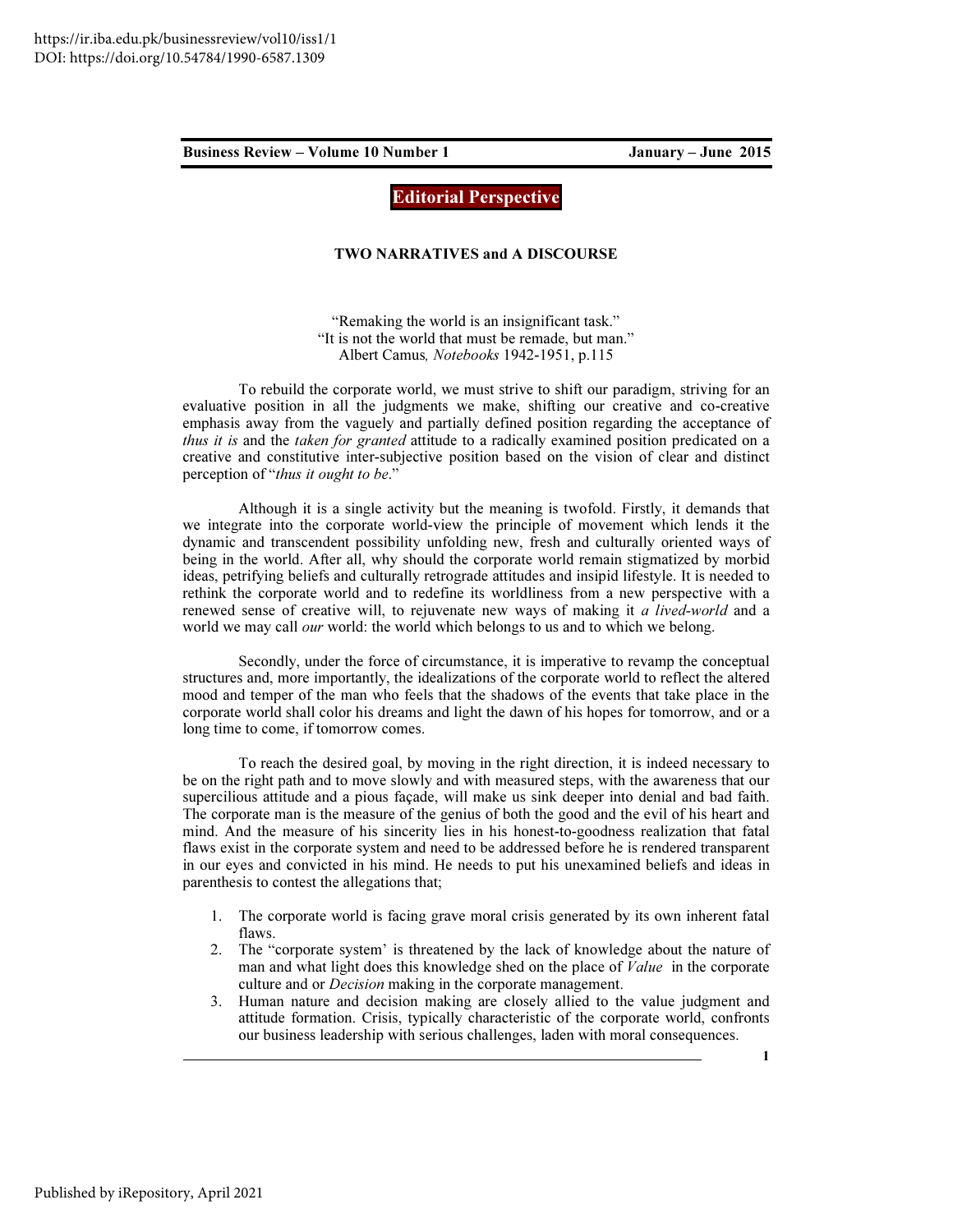- 4. Remembering that the dubious ethical and moral practices and aberrations are not a monopoly of any system, how strong and convincing is the evidence that the corporate man does not suffer from grievous flaws of ethical conduct and moral behavior and that his character is above all reproach and denunciation?
- 5. Remembering also that the corporate functionary is not alone to suffer from moral lapses and that his ethical lassitude is human, all too human, and therefore not unjustly blame worthy in the context of human condition characterizing human situation.
- 6. In philosophy and in ethics, in life and in business, perennial questions of human relevance cannot be asked meaningfully outside the context of human situation.

Therefore, both from the negative and affirmative standpoints the persisting areas of controversy remain and the debate lingers on; E.g.:

- a. How natural is human nature and,
- b. In the domain of human nature, what is the place of moral commitment and obligation? In the realm of value, is a free man by nature free to "enjoin the good and forbid the wrong?"
- c. Is he obliged to obey unjust corporate system incapable of rising above himself? He needs to remember that "unless above himself he can raise himself, what a poor thing is man!"
- d. Is human nature immutable? Is, by nature, a criminal condemned to remain a criminal and a poor man poor? Jean Paul Sartre, an existentialist philosopher, believes that 'man is condemned to be free', free to make and re-make himself, free to determine his destiny and his fate?, to give himself a nature and a character by his actions, decisions, evaluations and choices; by the way he exercises the freedom and his will to power.
- e. A free man is a 'particular universal'. He follows the Kantian categorical imperative 'to act in such a way that by his will his action becomes a law universal'.
- f. To be free, the corporate man needs to have ethical insight to know the truth and moral courage to will the truth. Above all, he must have the fortitude to do what is right.
- g. If he loves truth more than the thing he loves, does he uphold truth over and above his loyalty to whatever goes without saying and is taken for granted?
- h. Does he follow and must he abide by the law he is convinced is morally wrong and is not predicated on truth?
- i. As a lover of truth, is he willing to seek the truth everywhere or nowhere, at all?
- j. Straying from truth for so long, does he have the courage and character to outgrow his vehement insistence on thus it is and it cannot be otherwise? Consider then the narratives and the discourse, rational and human, constructed with so much understanding by
	- a. Socrates in Apology
	- b. Sophocles in Antigone
	- c. Thomas Hobbes in Leviathan
	- d. David Hume in A Treatise of Human Nature
	- e. Immanuel Kant in his Critique of Practical Reason

The desire to reconcile the antithetical and antagonistic notions regarding "to be or not to be", 'thus it is' and 'thus it ought to be' has dominated human mind and soul ever since the advent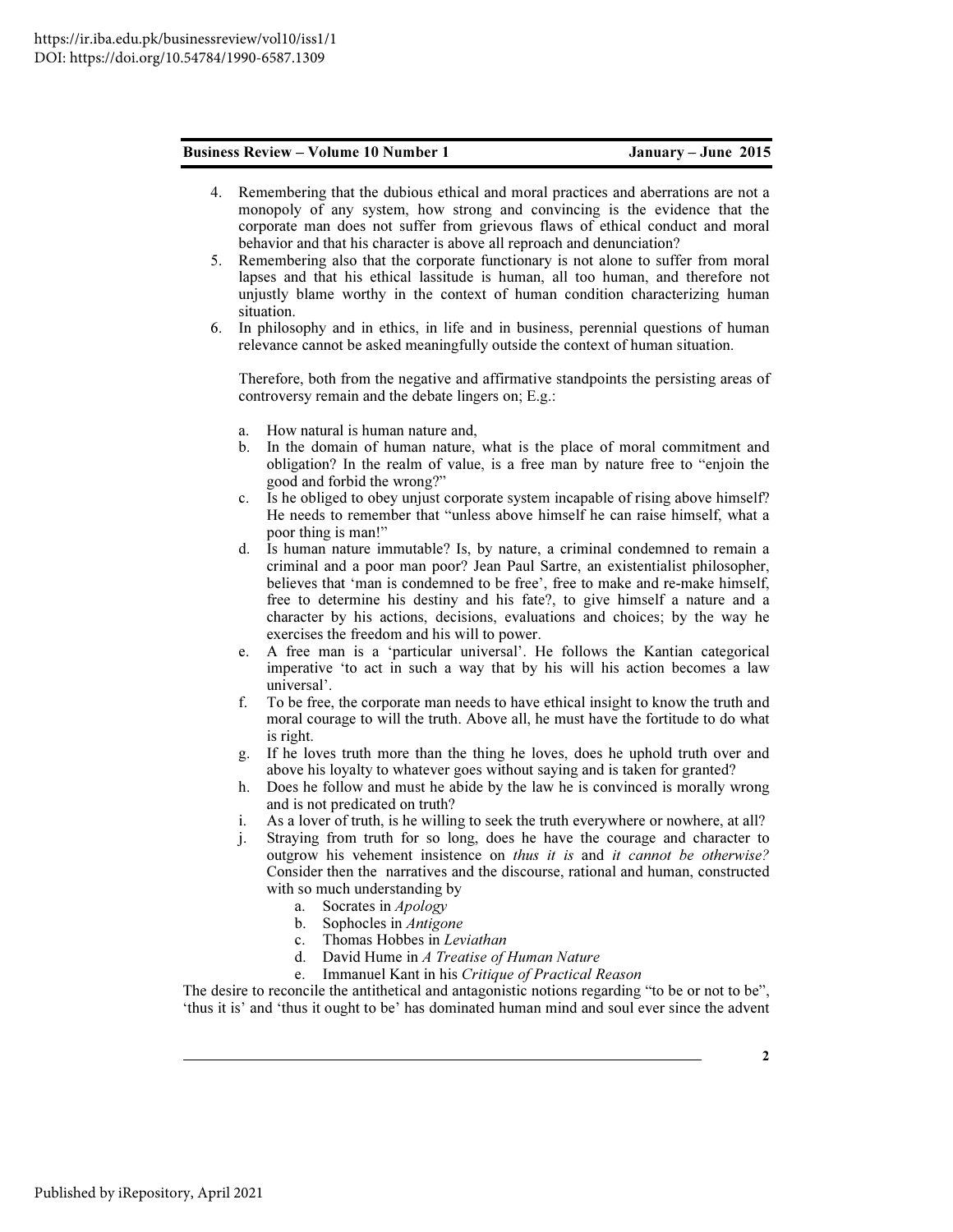of his reflective consciousness, and the problem of freedom has agonized him like a thorn in his heart.

Freedom, like character, is the most precious possession of man. In nothing else is he rich, in nothing else is he poor. Nothing in man's life is more vital and glorious than the character of a free man. But once it is dead, it is dustily dead and lost forever.

> "I think we have freedom of will and that it comes out of our uniqueness as individuals, perhaps wholly determined, yet to some degree unpredictable, it is one of our most precious possessions. As such, we should seek to enlarge it; yet that is not the direction in which we are going. On the contrary, many aspects of modern life threaten to erode it; and much that we are offered in the guise of future progress would tend to do the same,"

> > John R. Platt, New Views of the Nature of Man, p.46

No strategy can be effective and relevant to rebuilding the corporate worldview without an ethical perspective. In the corporate world today, more than ever before, there exist growing need to place our unexamined beliefs and assumptions, in parenthesis for radical examination not only because they have not been questioned and radically examined before but more so because they have become sacrosanct. We must not transgress our fidelity to truth expediency and personality above character.

Our focus must now shift from knowing to being and in the ontogenetic realm of thinking we must develop fresh phenomenological attitude enshrined in its creative and dynamic spirit that will unfold the principle of transcendental movement. Our success in this regard will reflect dynamic spirit of the creative enthusiasm, methodological interpretation and the dynamic and transcendental spirit of our corporate worldview. It will radically deepen our understanding of man's-being-in-the-world, converging upon "to be or not to be" what we know and understand. This is a step closer to rebuilding the Corporate World by assiduously reconstructing the Corporate Man. Sadly, however, and it is writ large all over Corporate Pakistan, our dismal success in this respect betrays our huge failure as a man.

To achieve this goal we need to develop new analogies and new metaphors, new ways of seeing the world and new ways of being in it; above all being what we know and understand and are capable of becoming. All these possibilities are embedded in man's beingin-the-world, waiting to be translated into defining features of world to be, via man's courage to be and the efficacy of his creative imagination and the will to truth.

This is the most perilous part of the undertaking; to search and then to destroy the hidden persuaders, working anonymously and subliminally, they take ownership of our thoughts, emotions and the power to decide and choose to determine our value-judgments and attitudes. It is as if they know our heart and soul and mind. The corporate functionary has to rise above the stigmatizing and petrifying *status quo*, transcending his parochial inclinations to test the strength of purpose and the total integrity of his character, demonstrated in his conduct and behavior as a *sine qua non* and quintessential of his business organization's reputation and positive perception. The moral proclivity, phenomenological assumptions and presuppositions have built-in answers which must not be allowed to remain obscure to the creative imagination and the will to truth of the corporate man. Such proclivity and stinted bias have a decisive impact upon the profit orientation and financial bottom line of corporate business. They constitute the defining features of its identification and *raison d'etre*.